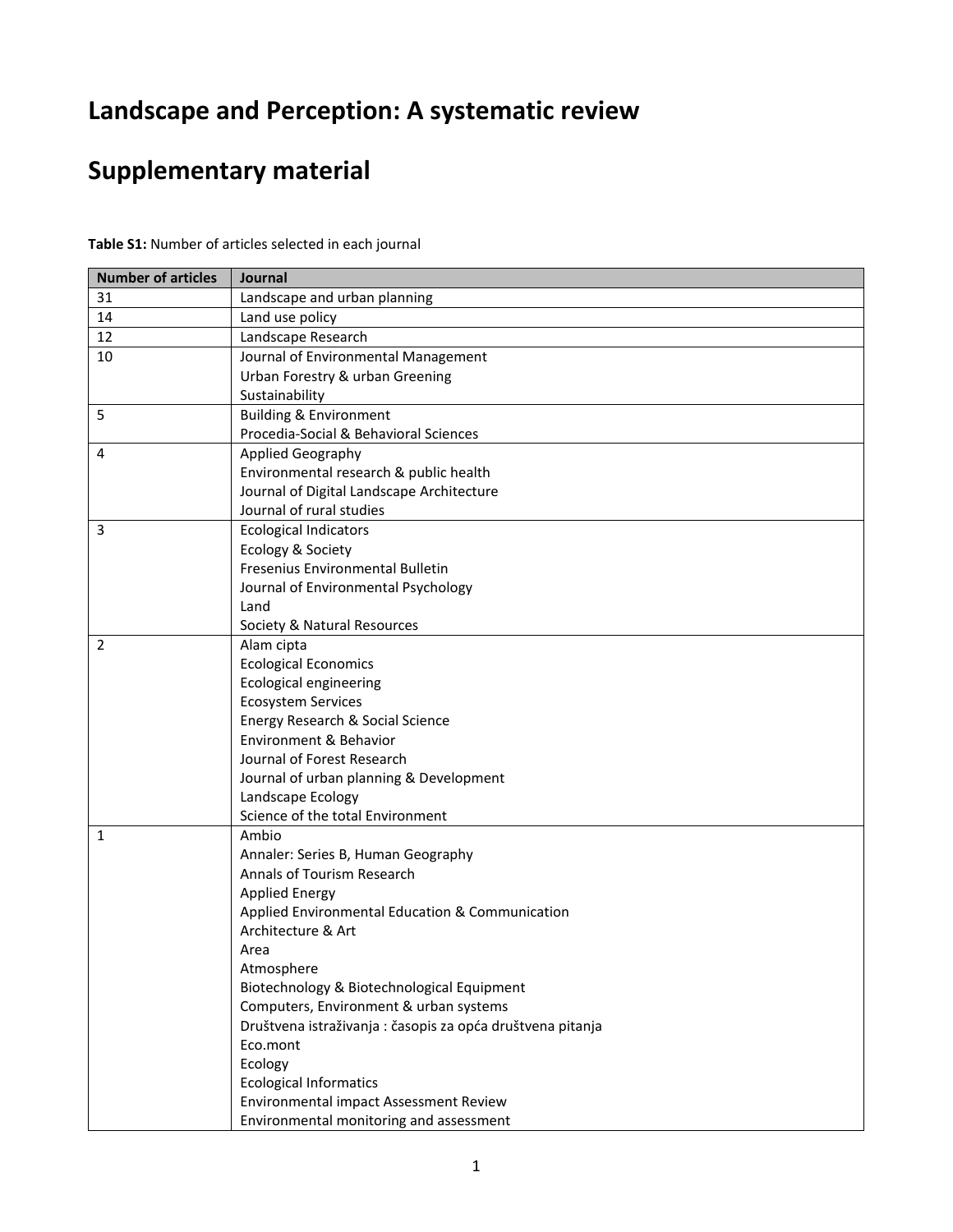| <b>Number of articles</b> | Journal                                                             |  |  |
|---------------------------|---------------------------------------------------------------------|--|--|
|                           | European Countryside                                                |  |  |
|                           | European planning studies                                           |  |  |
|                           | European Journal of Environmental sciences                          |  |  |
|                           | FOREST Ecology & Management                                         |  |  |
|                           | <b>Forest Sciences</b>                                              |  |  |
|                           | Geographia Polonica                                                 |  |  |
|                           | Geografisk Tidsskrift- Danish Journal of Geography                  |  |  |
|                           | International Review for Spatial Planning & Sustainable Development |  |  |
|                           | Journal of Archaeological Method & Theory                           |  |  |
|                           | Journal of Archaeological Science                                   |  |  |
|                           | Journal of Environmental Engineering & Landscape Management         |  |  |
|                           | Journal of Environmental planning & Management                      |  |  |
|                           | Journal of Environmental Policy & Planning                          |  |  |
|                           | Journal of Hydrology                                                |  |  |
|                           | Journal of Landscape Architecture                                   |  |  |
|                           | Journal for Nature Conservation                                     |  |  |
|                           | Journal of urban Design                                             |  |  |
|                           | Jurnal Manajement Hutan Tropika                                     |  |  |
|                           | Health & place                                                      |  |  |
|                           | Human Ecology                                                       |  |  |
|                           | International Research in Geographical & Environmental Education    |  |  |
|                           | Geofourm                                                            |  |  |
|                           | Global Environmental change                                         |  |  |
|                           | Landscape Online                                                    |  |  |
|                           | Leisure studies                                                     |  |  |
|                           | Moravian Geographical Reports                                       |  |  |
|                           | Ocean & costa management                                            |  |  |
|                           | Psyecology                                                          |  |  |
|                           | Outlook on Agriculture                                              |  |  |
|                           | Quaestiones Geographicae                                            |  |  |
|                           | Science for conservation                                            |  |  |
|                           | Tájökológiai Lapok                                                  |  |  |
|                           | The Anthropologist                                                  |  |  |
|                           | The Historic Environment: Policy & Practice                         |  |  |
|                           | The professional Geographer                                         |  |  |
|                           | The Journal of the Acoustical society of America                    |  |  |
|                           | Theoretical & Empirical Researches in urban management              |  |  |
|                           | <b>Tourism Geographies</b>                                          |  |  |
|                           | Tourism Planning & Development                                      |  |  |
|                           | WIT transactions on Ecology and the Environment                     |  |  |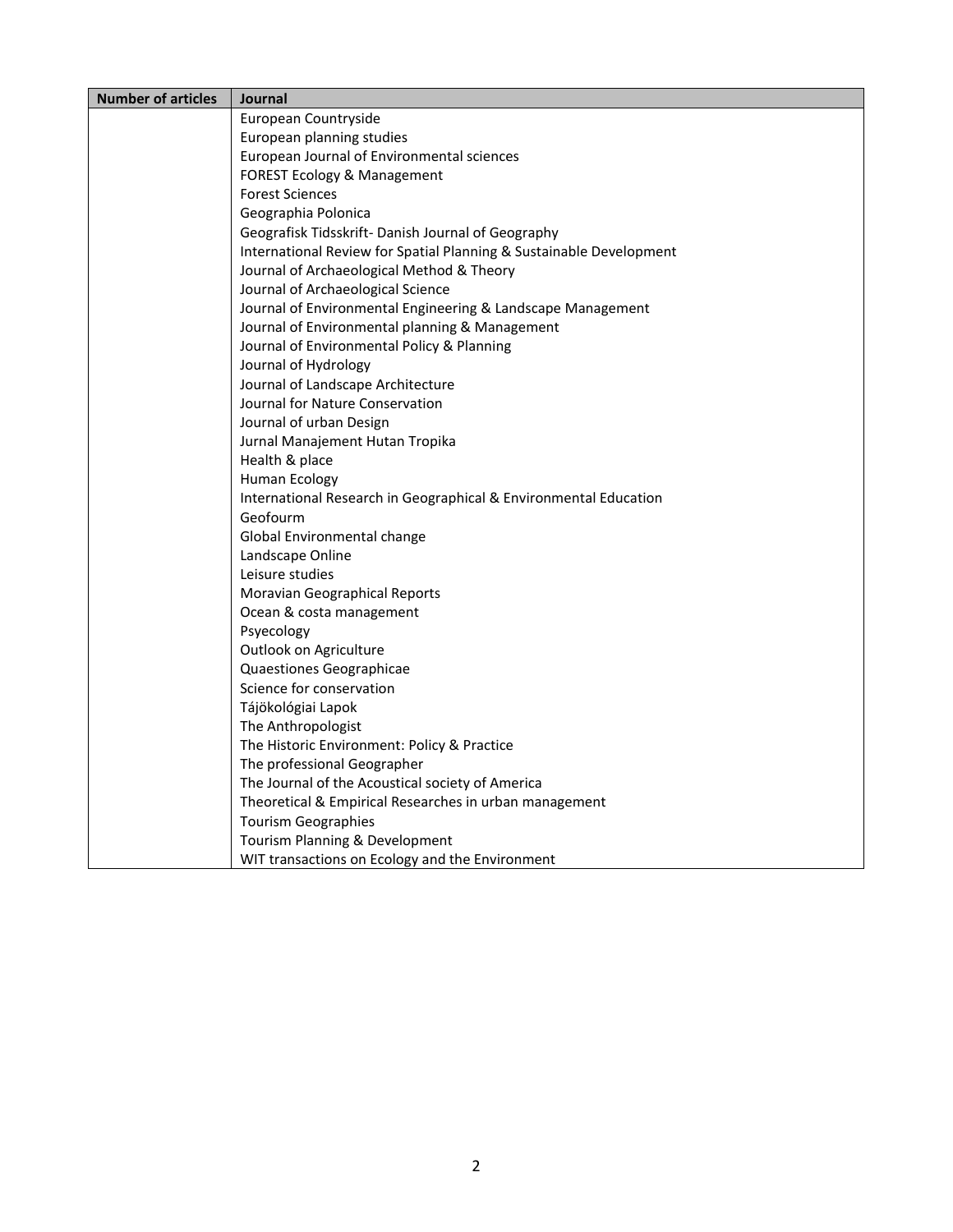**Table S2:** Key references of **Human** factors and the subcategories according to the reviewed articles

| <b>Human</b>        |                         |                                                                                                                                                       |
|---------------------|-------------------------|-------------------------------------------------------------------------------------------------------------------------------------------------------|
| <b>Category</b>     | <b>Subcategory</b>      | <b>Sources</b>                                                                                                                                        |
|                     | Physical senses         | (Huang and Lin 2020) (Sakıcı and Var 2014a)                                                                                                           |
|                     |                         | (Muderrisoğlu et al. 2013) (Huang and Lin 2020) (Farahani and Maller 2019)                                                                            |
|                     | Gender                  | (Wang et al. 2012a) (Sakıcı and Var 2014b) (Brody, Highfield, and Alston 2004)                                                                        |
| <b>Physical</b>     |                         | (Arslan and Kaymaz 2020) (Belkayali, Güloğlu, and Şevik 2016)                                                                                         |
| Characteristic      |                         | Brody, ) (Machemer, Bruch, and Kuipers 2008) (Müderrisoğlu and Gültekin 2015)                                                                         |
|                     |                         | (Muderrisoğlu et al. 2013) (Zhou, Li, and Larsen 2016) (Highfield, and Alston 2004                                                                    |
|                     | Age                     | (Sakıcı and Var 2014a) (Sugiyama, Thompson, and Alves 2009) (Herzog et al. 2000)                                                                      |
|                     |                         | S. Kim, ) (Wang et al. 2012a) (Li and Seymour 2018) (Arslan and Kaymaz 2020)                                                                          |
|                     |                         | (Thorpert, Englund, and Nielsen 2019) (Yoon, and An 2020                                                                                              |
|                     | Quality of life         | (Özgüner, 2011)(Sugiyama, Thompson, and Alves 2009)                                                                                                   |
|                     | Having children         | (Wang et al. 2012b)                                                                                                                                   |
|                     | Marriage                | (Wang et al. 2012b)                                                                                                                                   |
|                     | Employment              | (Wang et al. 2012b)                                                                                                                                   |
|                     | Income level            | (Brody, Highfield, and Alston 2004) (Arslan and Kaymaz 2020) (Wang et al. 2012b)<br>(Eroğlu, Müderrisoğlu, and Kesim 2012) (Muderrisoğlu et al. 2013) |
|                     |                         | Sugiyama, ) (Brody, Highfield, and Alston 2004) (Müderrisoğlu and Gültekin 2015)                                                                      |
|                     | <b>Education level</b>  | (Wang et al. 2012b) (Arslan and Kaymaz 2020) (Thompson, and Alves 2009                                                                                |
|                     |                         | E. J. Kim ) (S. Kim, Yoon, and An 2020) (Eroğlu, Müderrisoğlu, and Kesim 2012)                                                                        |
| <b>Non-Physical</b> |                         | (2016a                                                                                                                                                |
| Characteristic      | Information/            | Sakıcı and Var ) (Sang et al. 2014) (López-Rodríguez et al. 2019) (E. J. Kim 2016b)                                                                   |
|                     | Knowledge               | E. J. Kim) (Ögçe, Müderrisoğlu, and Uzun 2020) (Morgan and Hwang 2014) (2014b                                                                         |
|                     | level                   | (2016b)                                                                                                                                               |
|                     | Living Area             | (Brody, Highfield, and Alston 2004) (Eroğlu, Müderrisoğlu, and Kesim 2012)                                                                            |
|                     | Experience              | Thorpert and ) (S. Kim, Yoon, and An 2020) (Müderrisoğlu and Gültekin 2015)<br>(Nielsen 2014                                                          |
|                     | Type of sense           | (Cackowski and Nasar 2003)                                                                                                                            |
|                     | Behavior/               | Li and Seymour ) (Muderrisoğlu et al. 2013) (Malkoc, Kilicaslan, and Ozkan 2010)                                                                      |
|                     | Activity                | (Farahani and Maller 2019) (López-Rodríguez et al. 2019) (Özgüner 2011) (2018                                                                         |
|                     | Affiliation             | (Ribe 2002) (S. Kim, Yoon, and An 2020)                                                                                                               |
|                     | Preferences             | (Özgüner and Kendle 2006a) (Jahani and Saffariha 2020) (Lapka et al. 2008)                                                                            |
|                     |                         | Lohr and ) (Malkoc, Kilicaslan, and Ozkan 2010) (Müderrisoğlu and Gültekin 2015)                                                                      |
|                     |                         | (Herzog et al. 2000) (Machemer, Bruch, and Kuipers 2008) (Pearson-Mims 2006                                                                           |
|                     |                         | E. J. Kim ) (Li and Seymour 2018) (Huang and Lin 2020) (Arslan and Kaymaz 2020)                                                                       |
| Mental              |                         | Gerstenberg and ) (Hands and Brown 2002) (Wang et al. 2012b) (and Miller 2017                                                                         |
| Characteristic      |                         | (Hofmann 2016                                                                                                                                         |
|                     | Acceptance              | (E. J. Kim 2016b) (Ribe 2002)<br>(Lohr and Pearson-Mims 2006) (Han 2007)                                                                              |
|                     | Responces<br>Motivation | (Lapka et al. 2008)                                                                                                                                   |
|                     | Mental values           | (Jahani and Saffariha 2020)                                                                                                                           |
|                     |                         | (Brody, Highfield, and Alston 2004) (Malkoc, Kilicaslan, and Ozkan 2010)                                                                              |
|                     | Connection              | Belkayali, Güloğlu, and ) (Arslan and Kaymaz 2020) (Muderrisoğlu et al. 2013)                                                                         |
|                     |                         | (Şevik 2016                                                                                                                                           |
| Involvement         | <b>Distance</b>         | Sugiyama, ) (Thorpert, Englund, and Nielsen 2019) (Thorpert and Nielsen 2014)                                                                         |
|                     |                         | A. Legwaila, ) (Brody, Highfield, and Alston 2004) (Thompson, and Alves 2009                                                                          |
|                     |                         | (Lange, and Cripps 2020                                                                                                                               |
|                     | Human field of          |                                                                                                                                                       |
| <b>Purpose</b>      | view                    | (Naderi and Raman 2005)                                                                                                                               |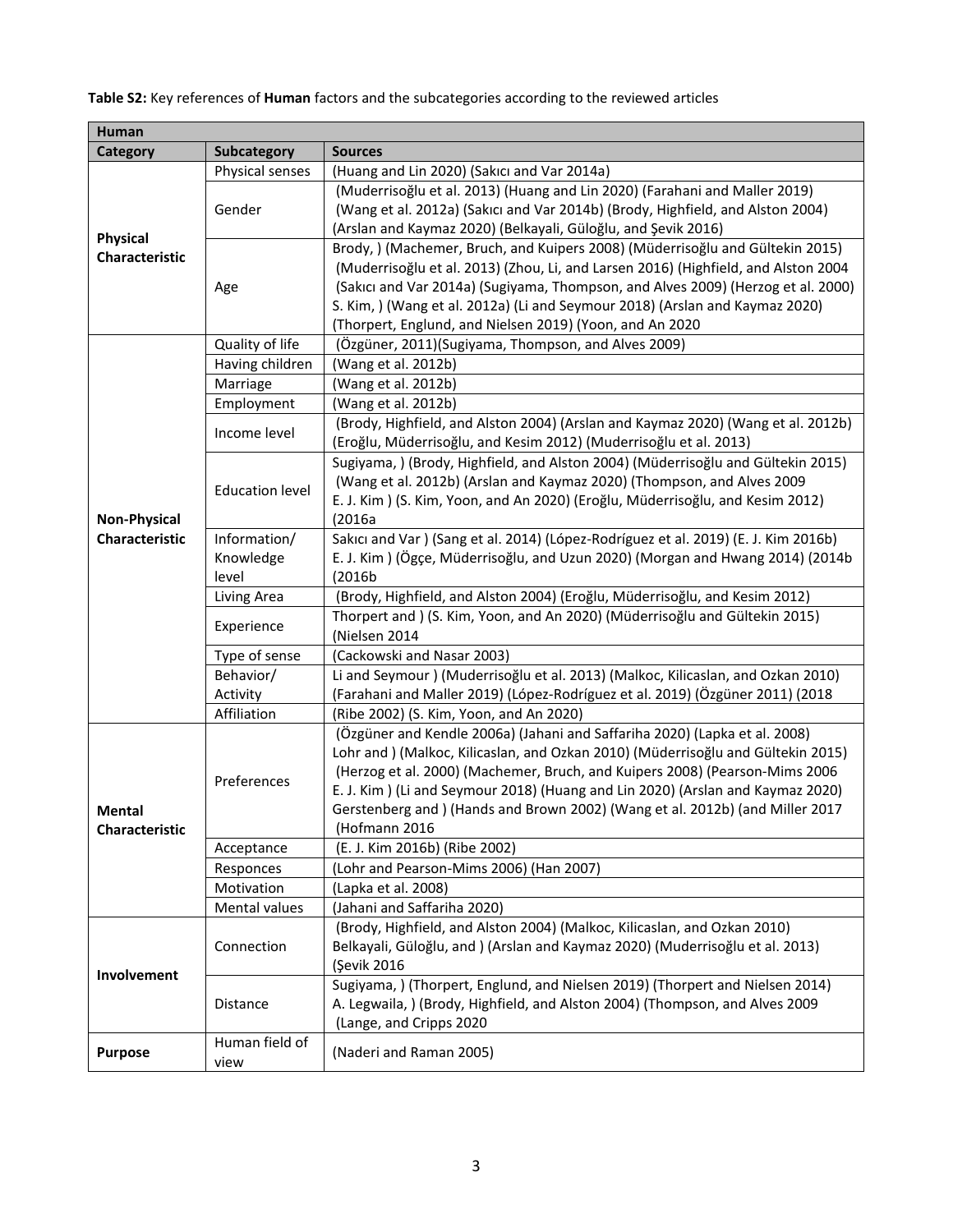**Table S3:** Key references of **Heritage** factors and the subcategories according to the reviewed articles

| <b>Heritage</b> |                         |                                                                                                                                               |  |  |
|-----------------|-------------------------|-----------------------------------------------------------------------------------------------------------------------------------------------|--|--|
| <b>Category</b> | <b>Subcategory</b>      | <b>Sources</b>                                                                                                                                |  |  |
| <b>Identity</b> | Collective identity     | (Lapka et al. 2008) (Kamičaitytė, Gražulevičiūtė-Vileniškė, and Gadal 2020)<br>(Molnárová et al. 2017) (Lapka et al. 2008)                    |  |  |
|                 | Contextual<br>identity  | (Verbrugge and van den Born 2018) (Q. Liu et al. 2020) (Peng et al. 2020) (Díaz et<br>al. 2010) (Kljenak et al. 2013) (Llewellyn et al. 2019) |  |  |
| Archetype       | Design pattern          | (Nunta and Sahachaisaeree 2012) (Özgüner and Kendle 2006b)                                                                                    |  |  |
|                 | Physical pattern        | (Bell 2001) (Twongyirwe et al. 2017) (Dupont, Antrop, and Van Eetvelde 2015)<br>(Jiang Liu et al. 2014)                                       |  |  |
|                 | Non-physical<br>pattern | (Bell 2001)                                                                                                                                   |  |  |
| <b>History</b>  | Context history         | (Gonzalez-Puente et al. 2014) (Westling et al. 2014) (de Almeida et al. 2016)                                                                 |  |  |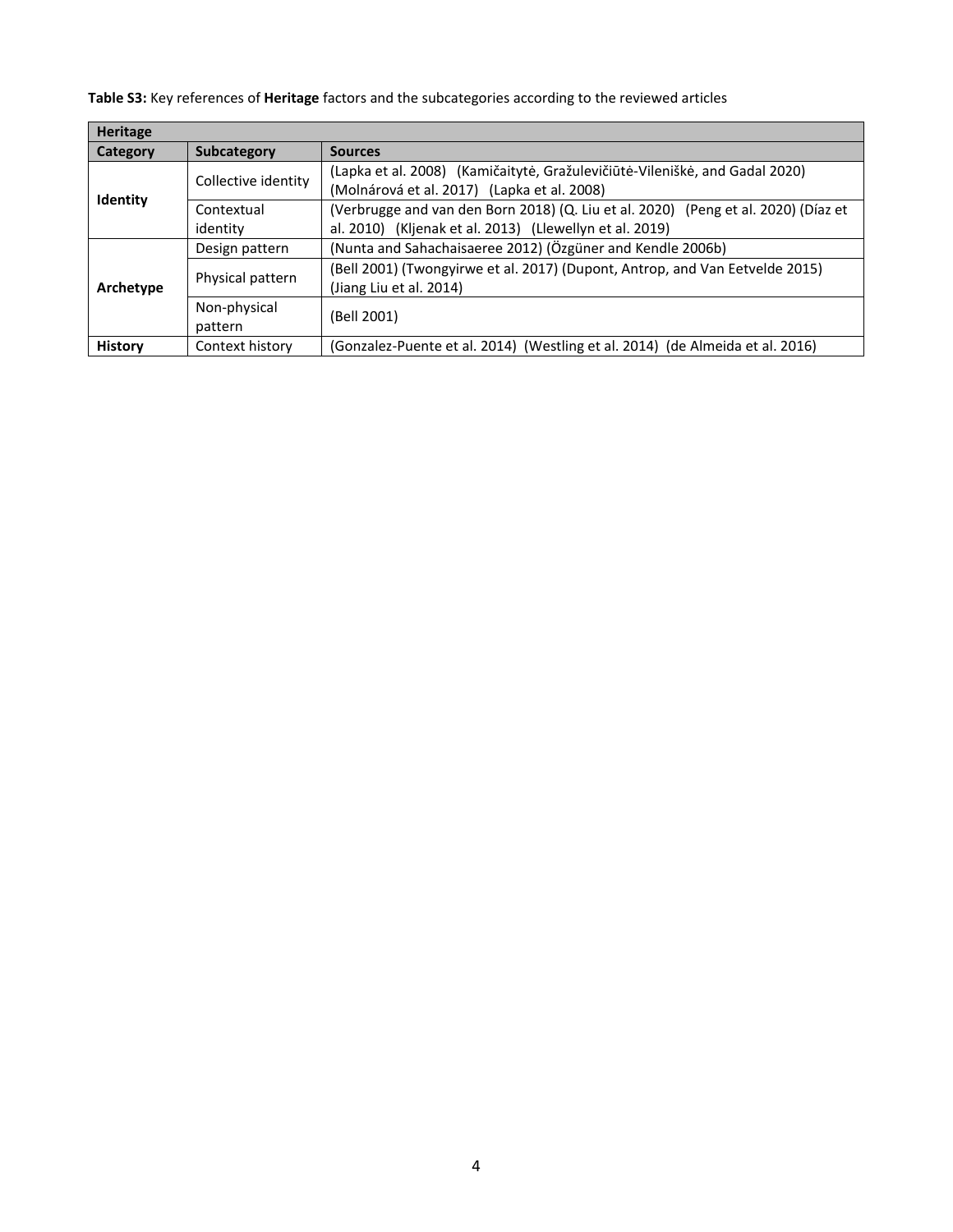**Table S4**: Key references of **infrastructure** factors and the subcategories according to the reviewed articles

| <b>Infrasturacture</b>         |                   |                                                                                                                                                                                     |  |  |
|--------------------------------|-------------------|-------------------------------------------------------------------------------------------------------------------------------------------------------------------------------------|--|--|
| Category                       | Subcategory       | <b>Sources</b>                                                                                                                                                                      |  |  |
|                                | Health            | (Lengen 2015) (McCormack et al. 2020) (Cerwén, Pedersen, and Pálsdóttir<br>2016) (Uslu, Kiper, and Baris 2009)                                                                      |  |  |
|                                | Educational       | (Lapka et al. 2008)                                                                                                                                                                 |  |  |
| Soft<br>Infrastructure         | Political         | (Rotherham 2007) (Yu et al. 2013) (Fernandes et al. 2020) (Al-Akl et al.<br>2018)                                                                                                   |  |  |
|                                | Cultural          | (Herzog et al. 2000) (Özgüner 2011) (Fernandes et al. 2020)                                                                                                                         |  |  |
|                                | Social            | (Verbrugge and van den Born 2018)                                                                                                                                                   |  |  |
|                                | Economic          | (Fernandes et al. 2020)                                                                                                                                                             |  |  |
| Hard<br><b>Infrasturacture</b> | Transport network | (Wagtendonk and Vermaat 2014) (Martín et al. 2018)                                                                                                                                  |  |  |
|                                | Energy            | (Delicado, Figueiredo, and Silva 2016)                                                                                                                                              |  |  |
|                                | Communications    |                                                                                                                                                                                     |  |  |
|                                | Water & Sewage    | (Suppakittpaisarn et al. 2020)                                                                                                                                                      |  |  |
|                                | Greenery          | (Nită et al. 2015) (Wagtendonk and Vermaat 2014) (Hofmann et al. 2012)<br>(Santo-Tomás Muro, Sáenz de Tejada Granados, and Rodríguez Romero<br>2020) (Suppakittpaisarn et al. 2020) |  |  |
|                                | Waste             |                                                                                                                                                                                     |  |  |
|                                | management        |                                                                                                                                                                                     |  |  |
|                                | Land measurement  |                                                                                                                                                                                     |  |  |
|                                | Monitoring        |                                                                                                                                                                                     |  |  |
|                                | network           |                                                                                                                                                                                     |  |  |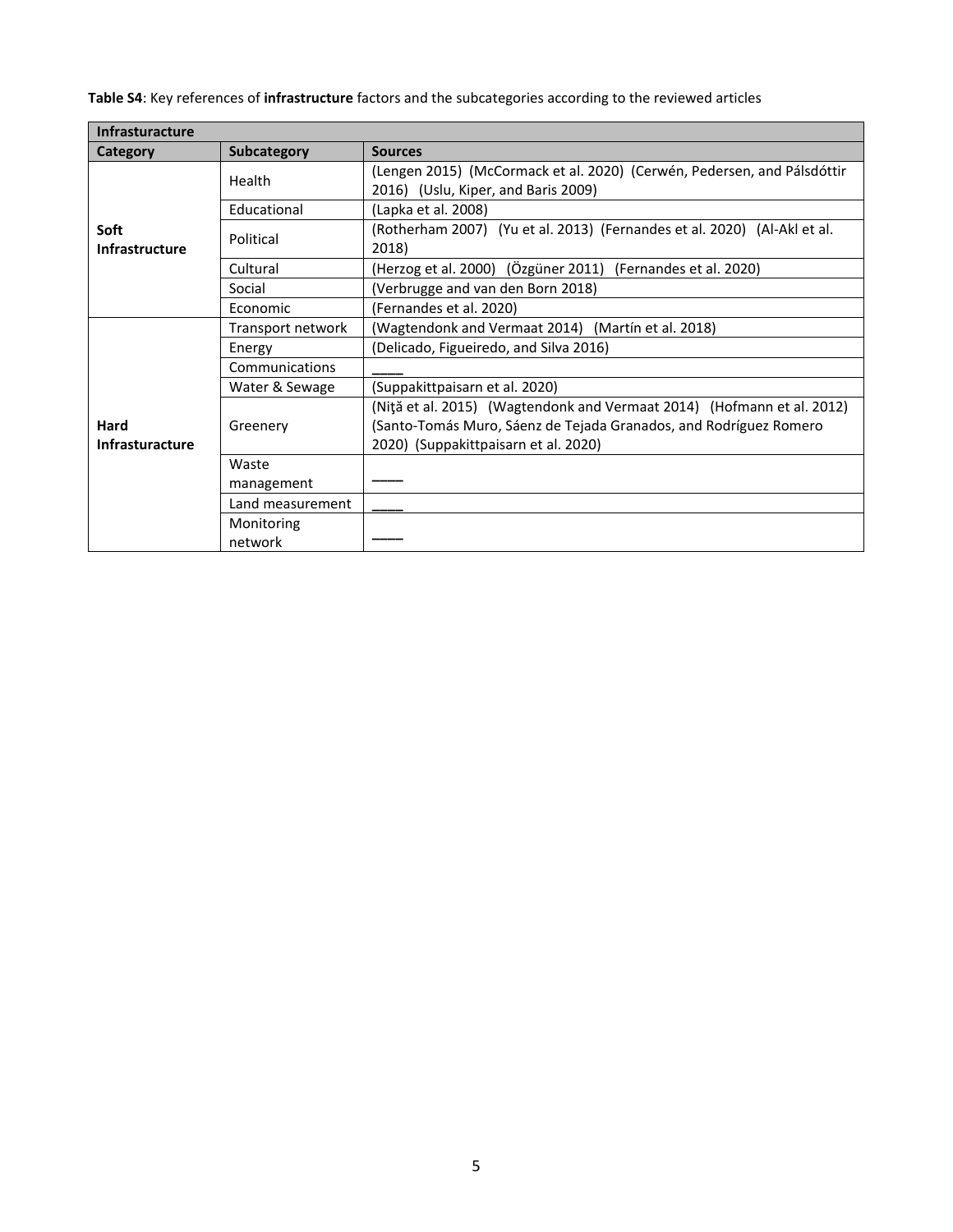**Table S5:** Key references of **Landscape** factors and the subcategories according to the reviewed articles

| <b>Landscape Architecture</b>          |                |                                                                                                                                                                                                                                                                                                                                                                                                                                               |  |  |
|----------------------------------------|----------------|-----------------------------------------------------------------------------------------------------------------------------------------------------------------------------------------------------------------------------------------------------------------------------------------------------------------------------------------------------------------------------------------------------------------------------------------------|--|--|
| Category                               | Subcategory    | <b>Sources</b>                                                                                                                                                                                                                                                                                                                                                                                                                                |  |  |
| <b>Physical</b><br>characteristic      | Component      | S. Kim, Yoon, and An ) (Gerstenberg and Hofmann 2016) (Asgarzadeh et al. 2010)<br>Brody, Highfield, and ) (Olszewska et al. 2018) (Lohr and Pearson-Mims 2006) (2020<br>Han) (Jingshu Liu et al. 2018) (Arslan and Kaymaz 2020) (Wolf 2006) (Alston 2004<br>(Hands and Brown 2002) (2007                                                                                                                                                      |  |  |
|                                        | Feature        | (Müderrisoğlu and Gültekin 2015) (Zhang et al. 2018) (Özgüner and Kendle 2006a)<br>Olszewska) (Machemer, Bruch, and Kuipers 2008) (Lohr and Pearson-Mims 2006)<br>Sakıcı) (Wolf 2006) (Muderrisoğlu et al. 2013) (Hagerhall et al. 2008) (et al. 2018<br>Koppen) (Hadavi, Kaplan, and Hunter 2018) (Huang and Lin 2020) (and Var 2014b<br>(Hands and Brown 2002) (S. Kim, Yoon, and An 2020) (et al. 2014                                     |  |  |
| <b>None-Physical</b><br>characteristic | Quality        | Martínez-Soto et ) (Malkoc, Kilicaslan, and Ozkan 2010) (Naderi and Raman 2005)<br>(Hadavi, Kaplan, and Hunter 2018) (Sugiyama, Thompson, and Alves 2009) (al. 2014<br>(A. Legwaila, Lange, and Cripps 2020) (López-Rodríguez et al. 2019)                                                                                                                                                                                                    |  |  |
|                                        | Attribute      | (Zhang et al. 2018) (Özgüner and Kendle 2006a) (Asgarzadeh et al. 2010)<br>Ögçe, ) (Malkoc, Kilicaslan, and Ozkan 2010) (Müderrisoğlu and Gültekin 2015)<br>Brody, Highfield, and Alston ) (Olszewska et al. 2018) (Müderrisoğlu, and Uzun 2020<br>(Sugiyama, Thompson, and Alves 2009) (Tang, Sullivan, and Chang 2015) (2004<br>Jingshu Liu) (Hadavi, Kaplan, and Hunter 2018) (Huang and Lin 2020) (Lehto 2013)<br>(Han 2007) (et al. 2018 |  |  |
| <b>Evaluation</b><br>criteria          | Changes        | Thorpert and Nielsen) (S. Kim, Yoon, and An 2020) (Farahani and Maller 2019)<br>Khan, McGeown, ) (Eroğlu, Müderrisoğlu, and Kesim 2012) (Lapka et al. 2008) (2014<br>(and Bell 2020                                                                                                                                                                                                                                                           |  |  |
|                                        | Potential      | (Malkoc, Kilicaslan, and Ozkan 2010) (Sugiyama, Thompson, and Alves 2009)                                                                                                                                                                                                                                                                                                                                                                     |  |  |
|                                        | <b>Benefit</b> | (Özgüner and Kendle 2006a)                                                                                                                                                                                                                                                                                                                                                                                                                    |  |  |
|                                        | Hazard         | (Farahani and Maller 2019) (E. J. Kim 2016a)                                                                                                                                                                                                                                                                                                                                                                                                  |  |  |
|                                        | Function       | (Wolf 2006)                                                                                                                                                                                                                                                                                                                                                                                                                                   |  |  |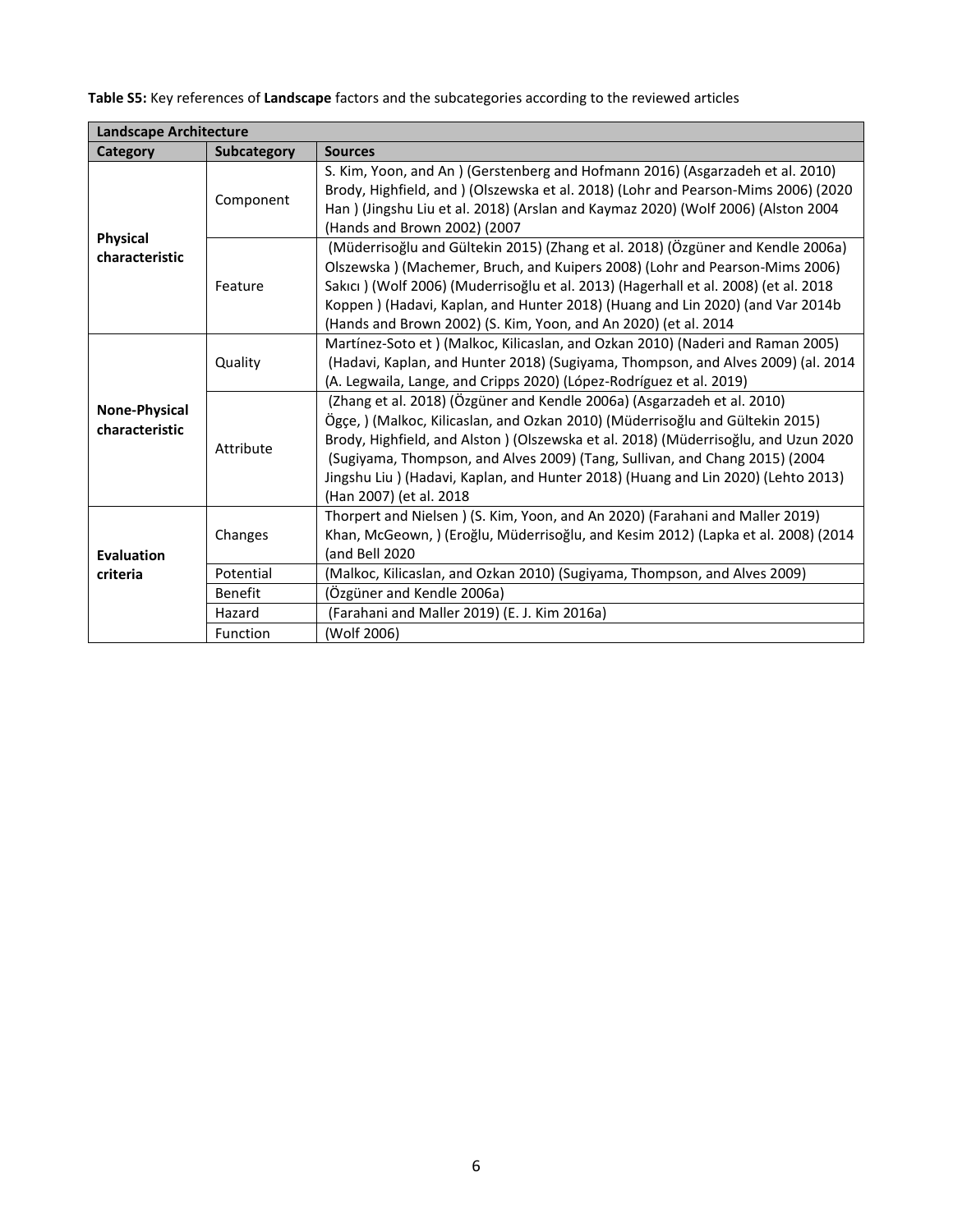## **References**

- A. Legwaila, Israel, Eckart Lange, and John Cripps. 2020. "Assessing the effects of quarry treatment options on the attractiveness of reclaimed limestone quarries using 3D-visualizations." *International Journal of Mining, Reclamation and Environment* 34 (3): 179-97.
- Al-Akl, Nayla M, Elias Nasser Karaan, Mohammad S Al-Zein, and Sarah Assaad. 2018. "The landscape of urban cemeteries in Beirut: Perceptions and preferences." *Urban Forestry & Urban Greening* 33: 66-74.
- Almeida, Gabriela de, Marcelo A Ramos, Elcida L Araújo, Cristina Baldauf, and Ulysses Paulino Albuquerque. 2016. "Human perceptions of landscape change: The case of a monodominant forest of Attalea speciosa Mart ex. Spreng (Northeast Brazil)." *Ambio* 45 (4): 458-67.
- Arslan, ES, and Işıl Kaymaz. 2020. "Visitor perception of recreational ecosystem services and their role in landscape management of Gölcük Nature Park, Turkey." *International Journal of Sustainable Development & World Ecology* 27 (3): 202-13.
- Asgarzadeh, Morteza, Takaaki Koga, Nozomu Yoshizawa, Jun Munakata, and Kotaroh Hirate. 2010. "Investigating green urbanism; building oppressiveness." *Journal of Asian Architecture and Building Engineering* 9 (2): 555-62.
- Belkayali, Nur, Yavuz Güloğlu, and Hakan Şevik. 2016. "What affects perceptions of local residents toward protected areas? A case study from Kure Mountains National Park, Turkey." *International Journal of Sustainable Development & World Ecology* 23 (2): 194-202.
- Bell, Simon. 2001. "Landscape pattern, perception and visualisation in the visual management of forests." *Landscape and Urban planning* 54 (1-4): 201-11.
- Brody, Samuel D, Wes Highfield, and Letitia Alston. 2004. "Does location matter? Measuring environmental perceptions of creeks in two San Antonio watersheds." *Environment and Behavior* 36 (2): 229-50.
- Cackowski, Jean Marie, and Jack L Nasar. 2003. "The restorative effects of roadside vegetation: Implications for automobile driver anger and frustration." *Environment and behavior* 35 (6): 736-51.
- Cerwén, Gunnar, Eja Pedersen, and Anna-María Pálsdóttir. 2016. "The role of soundscape in nature-based rehabilitation: A patient perspective." *International journal of environmental research and public health* 13 (12): 1229.
- Delicado, Ana, Elisabete Figueiredo, and Luís Silva. 2016. "Community perceptions of renewable energies in Portugal: Impacts on environment, landscape and local development." *Energy Research & Social Science* 13: 84-93.
- Díaz, Pablo, Diego Ruiz-Labourdette, A Rodríguez Darias, Agustín Santana, MF Schmitz, and Francisco D Pineda. 2010. "Landscape perception of local population: The relationship between ecological characteristics, local society and visitor preferences." *WIT Transactions on Ecology and the Environment* 139: 309-17.
- Dupont, Lien, Marc Antrop, and Veerle Van Eetvelde. 2015. "Does landscape related expertise influence the visual perception of landscape photographs? Implications for participatory landscape planning and management." *Landscape and Urban Planning* 141: 68-77.
- Eroğlu, Engin, Haldun Müderrisoğlu, and Güniz Akıncı Kesim. 2012. "The effect of seasonal change of plants compositions on visual perception." *Journal of Environmental Engineering and Landscape Management* 20 (3): 196-205.
- Farahani, Leila Mahmoudi, and Cecily Maller. 2019. "Investigating the benefits of 'leftover'places: Residents' use and perceptions of an informal greenspace in Melbourne." *Urban Forestry & Urban Greening* 41: 292-302.
- Fernandes, André, João Figueira de Sousa, João Pedro Costa, and Bruno Neves. 2020. "Mapping stakeholder perception on the challenges of brownfield sites' redevelopment in waterfronts: The Tagus Estuary." *European Planning Studies* 28 (12): 2447-64.
- Gerstenberg, Tina, and Mathias Hofmann. 2016. "Perception and preference of trees: A psychological contribution to tree species selection in urban areas." *Urban Forestry & Urban Greening* 15: 103-11.
- Gonzalez-Puente, Marc, Minerva Campos, Mike K McCall, and Jose Munoz-Rojas. 2014. "Places beyond maps; integrating spatial map analysis and perception studies to unravel landscape change in a Mediterranean mountain area (NE Spain)." *Applied geography* 52: 182-90.
- Hadavi, Sara, Rachel Kaplan, and MaryCarol R Hunter. 2018. "How does perception of nearby nature affect multiple aspects of neighbourhood satisfaction and use patterns?" *Landscape Research* 43 (3): 360-79.
- Hagerhall, Caroline M, Thorbjörn Laike, Richard P Taylor, Marianne Küller, Rikard Küller, and Theodore P Martin. 2008. "Investigations of human EEG response to viewing fractal patterns." *Perception* 37 (10): 1488-94.
- Han, Ke-Tsung. 2007. "Responses to six major terrestrial biomes in terms of scenic beauty, preference, and restorativeness." *Environment and Behavior* 39 (4): 529-56.
- Hands, Denise E, and Robert D Brown. 2002. "Enhancing visual preference of ecological rehabilitation sites." *Landscape and Urban Planning* 58 (1): 57-70.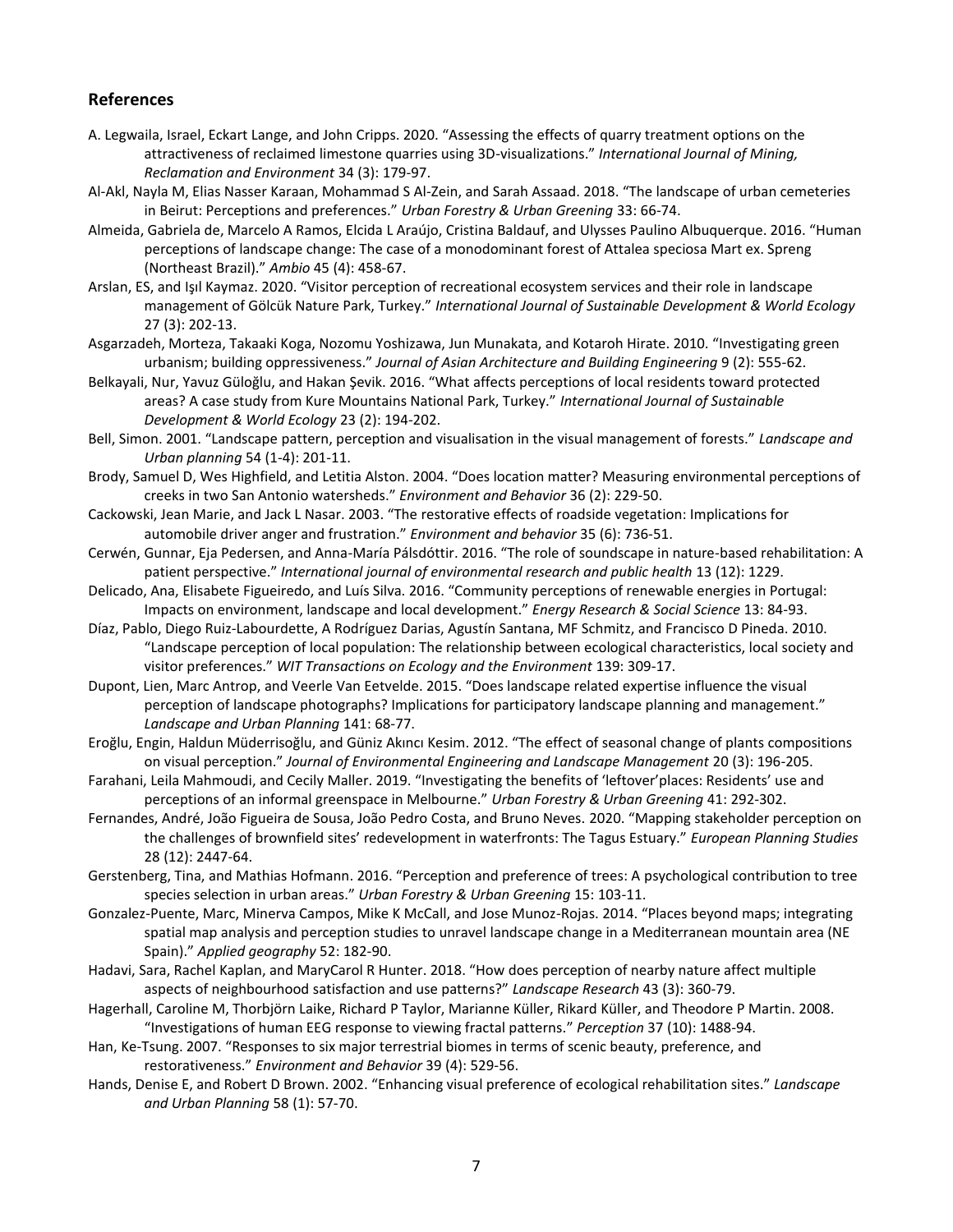- Herzog, Thomas R, Eugene J Herbert, Rachel Kaplan, and CL Crooks. 2000. "Cultural and developmental comparisons of landscape perceptions and preferences." *Environment and behavior* 32 (3): 323-46.
- Hofmann, Mathias, Janneke R Westermann, Ingo Kowarik, and Elke Van der Meer. 2012. "Perceptions of parks and urban derelict land by landscape planners and residents." *Urban Forestry & Urban Greening* 11 (3): 303-12.
- Huang, Angela Shi-Han, and Yann-Jou Lin. 2020. "The effect of landscape colour, complexity and preference on viewing behaviour." *Landscape Research* 45 (2): 214-27.
- Jahani, Ali, and Maryam Saffariha. 2020. "Aesthetic preference and mental restoration prediction in urban parks: An application of environmental modeling approach." *Urban Forestry & Urban Greening* 54: 126775.
- Kamičaitytė, Jūratė, Indrė Gražulevičiūtė-Vileniškė, and Sébastien Gadal. 2020. "Role of Multicultural Identity in Landscape Perception and Methodological Possibilities of Its Interdisciplinary Analysis." *Landscape Architecture and Art* 15: 65-74.
- Khan, Matluba, Sarah McGeown, and Simon Bell. 2020. "Can an outdoor learning environment improve children's academic attainment? A quasi-experimental mixed methods study in Bangladesh." *Environment and Behavior* 52 (10): 1079-1104.
- Kim, Eujin Julia. 2016a. "Phytoremediation for lightly toxic sites: Hazard perception and acceptance of remediation alternatives." *Human and Ecological Risk Assessment: An International Journal* 22 (4): 1078-90.
- ———. 2016b. "Phytoremediation for lightly toxic sites: Hazard perception and acceptance of remediation alternatives." *Human and Ecological Risk Assessment: An International Journal* 22 (4): 1078-90.
- Kim, Eujin Julia, and Patrick Miller. 2017. "Residents' perception of local brownfields in rail corridor area in the City of Roanoke: The effect of people's preconception and health concerns factors." *Journal of Environmental Planning and Management* 60 (5): 862-82.
- Kim, Soonki, Eun-Joo Yoon, and Seung-Hong An. 2020. "Landscaping Trees under the Impacts of Climate Changes: Construction Professionals' Perceptions in the Field of Landscape Architecture in South Korea." *International Review for Spatial Planning and Sustainable Development* 8 (1): 94-106.
- Kljenak, Maja, Slavko Kurdija, Marko POLIČ, and Mojca GOLOBIČ. 2013. "Experiencing Dalmatia: What constitutes the sensory landscape identity of the Dalmatia region?" *Društvena istraživanja: časopis za opća društvena pitanja* 22 (2): 277-302.
- Koppen, Gro, Mari Sundli Tveit, Åsa Ode Sang, and Wenche Dramstad. 2014. "The challenge of enhancing accessibility to recreational landscapes." *Norsk Geografisk Tidsskrift-Norwegian Journal of Geography* 68 (3): 145-54.
- Lapka, Miloslav, Eva Cudlinova, PAVEL Kindlmann, and Berenika Dobiasova. 2008. "Perception of contemporary rural landscape by its future managers: Czech and Japanese students of landscape planning." *ECOLOGY-BRATISLAVA-*27 (2): 196.
- Lehto, Xinran Y. 2013. "Assessing the perceived restorative qualities of vacation destinations." *Journal of travel research* 52 (3): 325-39.
- Lengen, Charis. 2015. "The effects of colours, shapes and boundaries of landscapes on perception, emotion and mentalising processes promoting health and well-being." *Health & place* 35: 166-77.
- Li, Chuo, and Michael Seymour. 2018. "Children's perceptions of neighbourhood environments for walking and outdoor play." *Landscape Research*.
- Liu, Jiang, Jian Kang, Holger Behm, and Tao Luo. 2014. "Effects of landscape on soundscape perception: Soundwalks in city parks." *Landscape and urban planning* 123: 30-40.
- Liu, Jingshu, Brent C Chamberlain, Robert A Kozak, Michael J Meitner, and Lorien Nesbitt. 2018. "Relating shape to human aesthetic evaluations of harvest blocks from an aerial perspective." *Scandinavian Journal of Forest Research* 33 (8): 793-99.
- Liu, Qunyue, Yu Wu, Yiheng Xiao, Weicong Fu, Zhixiong Zhuo, Cecil C Konijnendijk van den Bosch, Qitang Huang, and Siren Lan. 2020. "More meaningful, more restorative? Linking local landscape characteristics and place attachment to restorative perceptions of urban park visitors." *Landscape and Urban Planning* 197: 103763.
- Llewellyn, David H, Melanie Rohse, Jemma Bere, Karen Lewis, and Hamish Fyfe. 2019. "Transforming landscapes and identities in the south Wales valleys." *Landscape Research* 44 (7): 804-21.
- Lohr, Virginia I, and Caroline H Pearson-Mims. 2006. "Responses to scenes with spreading, rounded, and conical tree forms." *Environment and Behavior* 38 (5): 667-88.
- López-Rodríguez, Alicia, Rafael Escribano-Bombín, Verónica Hernández-Jiménez, and Simon Bell. 2019. "Perceptions of ecological and aesthetic quality by natural resource professionals and local people. A qualitative exploration in a mountainous landscape (La Rioja, Spain)." *Landscape Research* 44 (2): 241-55.
- Machemer, Patricia Lynn, Sissi Patricia Bruch, and Rachel Kuipers. 2008. "Comparing rural and urban children's perceptions of an ideal community." *Journal of Planning Education and Research* 28 (2): 143-60.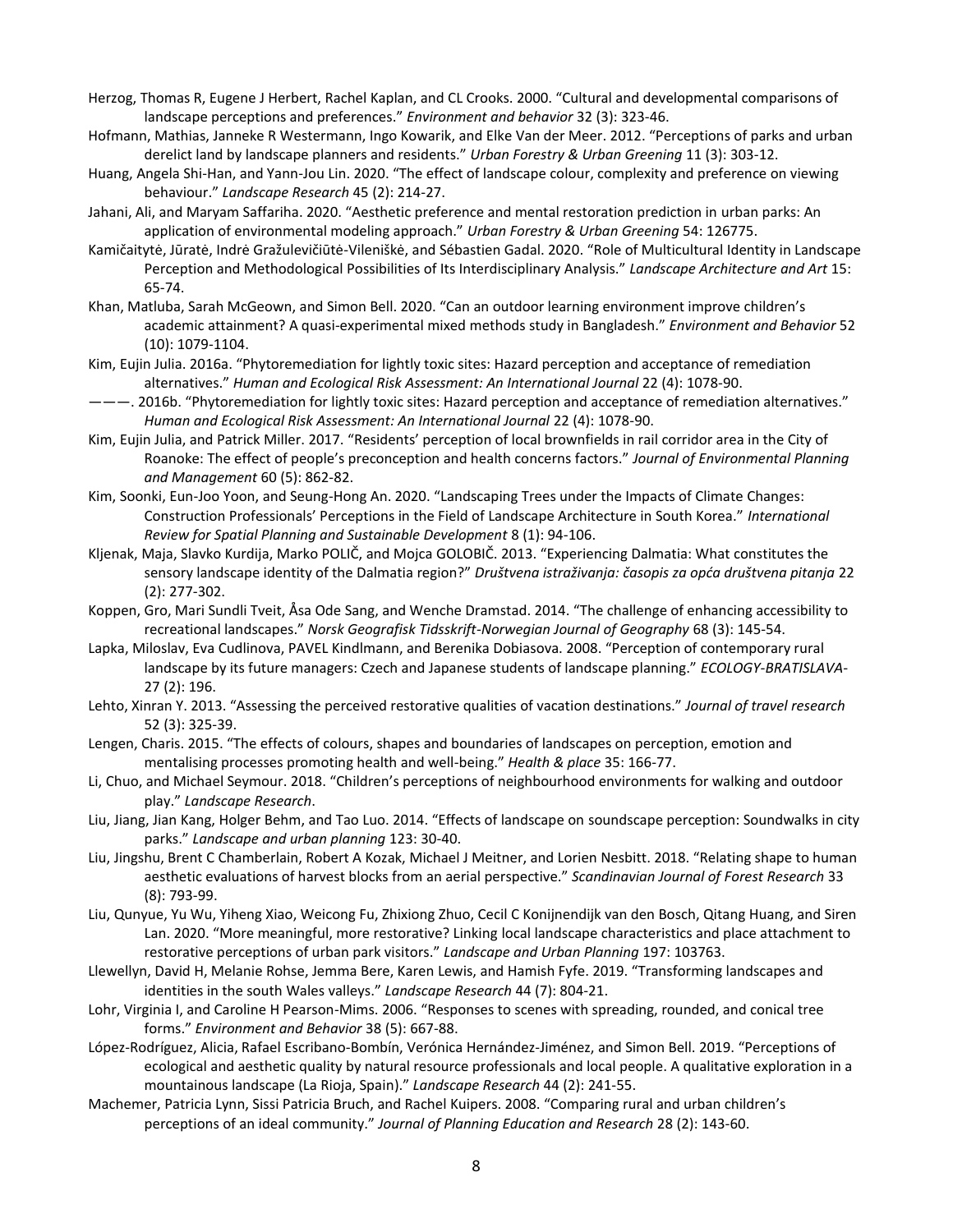- Malkoc, Emine, Cigdem Kilicaslan, and Mehmet Bulent Ozkan. 2010. "Visual landscape analysis of urban open spaces: A case study of the coastline of Göçek Settlement, Muğla, Türkiye." *Indoor and Built Environment* 19 (5): 520-37.
- Martín, Belén, Rosa Arce, Isabel Otero, and Manuel Loro. 2018. "Visual landscape quality as viewed from motorways in Spain." *Sustainability* 10 (8): 2592.
- Martínez-Soto, Joel, Leopoldo Gonzales-Santos, Fernando A Barrios, and Maria E Montero-López Lena. 2014. "Affective and restorative valences for three environmental categories." *Perceptual and motor skills* 119 (3): 901-23.
- McCormack, Gavin R, Autumn Nesdoly, Dalia Ghoneim, and Tara-Leigh McHugh. 2020. "realtors' perceptions of social and physical neighborhood characteristics associated with active living: A Canadian perspective." *International journal of environmental research and public health* 17 (23): 9150.
- Molnárová, Kristina Janečková, Zuzana Skřivanová, Ondřej Kalivoda, and Petr Sklenička. 2017. "Rural identity and landscape aesthetics in exurbia: Some issues to resolve from a Central European perspective." *Moravian Geographical Reports* 25 (1): 2-12.
- Morgan, Mark, and Geumchan Hwang. 2014. "Perception of Thematic-Based Interpretation at the Jefferson National Expansion Memorial: A Study of Korean Visitors." *Journal of Interpretation Research* 19 (2): 25-37.
- Muderrisoğlu, Haldun, Sükran Özkan Aydin, Kıvanç Ak, and Engin Eroğlu. 2013. "Effects of user density levels on recreational walking experiences." *Indoor and Built Environment* 22 (4): 640-49.
- Müderrisoğlu, Haldun, and Pınar Girti Gültekin. 2015. "Understanding the children's perception and preferences on nature-based outdoor landscape." *Indoor and Built Environment* 24 (3): 340-54.
- Naderi, Jody Rosenblatt, and Barani Raman. 2005. "Capturing impressions of pedestrian landscapes used for healing purposes with decision tree learning." *Landscape and Urban Planning* 73 (2-3): 155-66.
- Niţă, Andreea, Alexandre Buttler, Laurenţiu Rozylowicz, and Ileana Pătru-Stupariu. 2015. "Perception and use of landscape concepts in the procedure of Environmental Impact Assessment: Case study—Switzerland and Romania." *Land use policy* 44: 145-52.
- Nunta, Junjira, and Nopadon Sahachaisaeree. 2012. "Cultural landscape, urban settlement and dweller's perception: A case study of a vernacular village in Northern Thailand." *Procedia-Social and Behavioral Sciences* 42: 153-58.
- Ögçe, Hüseyin, Haldun Müderrisoğlu, and Serir Uzun. 2020. "Visual impact assessment of the istanbul land-wall." *Indoor and Built Environment* 29 (10): 1359-73.
- Olszewska, Agnieszka A, Paulo F Marques, Robert L Ryan, and Fernando Barbosa. 2018. "What makes a landscape contemplative?" *Environment and Planning B: Urban Analytics and City Science* 45 (1): 7-25.
- Özgüner, Halil. 2011. "Cultural differences in attitudes towards urban parks and green spaces." *Landscape Research* 36 (5): 599-620.
- Özgüner, Halil, and Anthony D Kendle. 2006a. "Public attitudes towards naturalistic versus designed landscapes in the city of Sheffield (UK)." *Landscape and urban planning* 74 (2): 139-57.
- ———. 2006b. "Public attitudes towards naturalistic versus designed landscapes in the city of Sheffield (UK)." *Landscape and urban planning* 74 (2): 139-57.
- Peng, Jianchao, Siqi Yan, Dirk Strijker, Qun Wu, Wei Chen, and Zhiyuan Ma. 2020. "The influence of place identity on perceptions of landscape change: Exploring evidence from rural land consolidation projects in Eastern China." *Land Use Policy* 99: 104891.
- Ribe, Robert G. 2002. "Is scenic beauty a proxy for acceptable management? The influence of environmental attitudes on landscape perceptions." *Environment and Behavior* 34 (6): 757-80.
- Rotherham, Ian D. 2007. "The implications of perceptions and cultural knowledge loss for the management of wooded landscapes: A UK case-study." *Forest Ecology and Management* 249 (1-2): 100-115.
- Sakıcı, Çiǧdem, and Mustafa Var. 2014a. "A visual perception effect assessment of some large and broad-leaved trees under different lighting arrangements." *Architectural Science Review* 57 (2): 139-46.
- ———. 2014b. "A visual perception effect assessment of some large and broad-leaved trees under different lighting arrangements." *Architectural Science Review* 57 (2): 139-46.
- Sang, Åsa Ode, Caroline Hagerhall, Johan Pihel, and Kenneth Holmqvist. 2014. "Swedish pasture—An exploration of perceptual attributes and categorisation." *Landscape Research* 39 (4): 402-16.
- Santo-Tomás Muro, Rocío, Carlota Sáenz de Tejada Granados, and Eva J Rodríguez Romero. 2020. "Green infrastructures in the peri-urban landscape: Exploring local perception of well-being through 'go-alongs' and 'semi-structured interviews.'" *Sustainability* 12 (17): 6836.
- Sugiyama, Takemi, Catharine Ward Thompson, and Susana Alves. 2009. "Associations between neighborhood open space attributes and quality of life for older people in Britain." *Environment and behavior* 41 (1): 3-21.